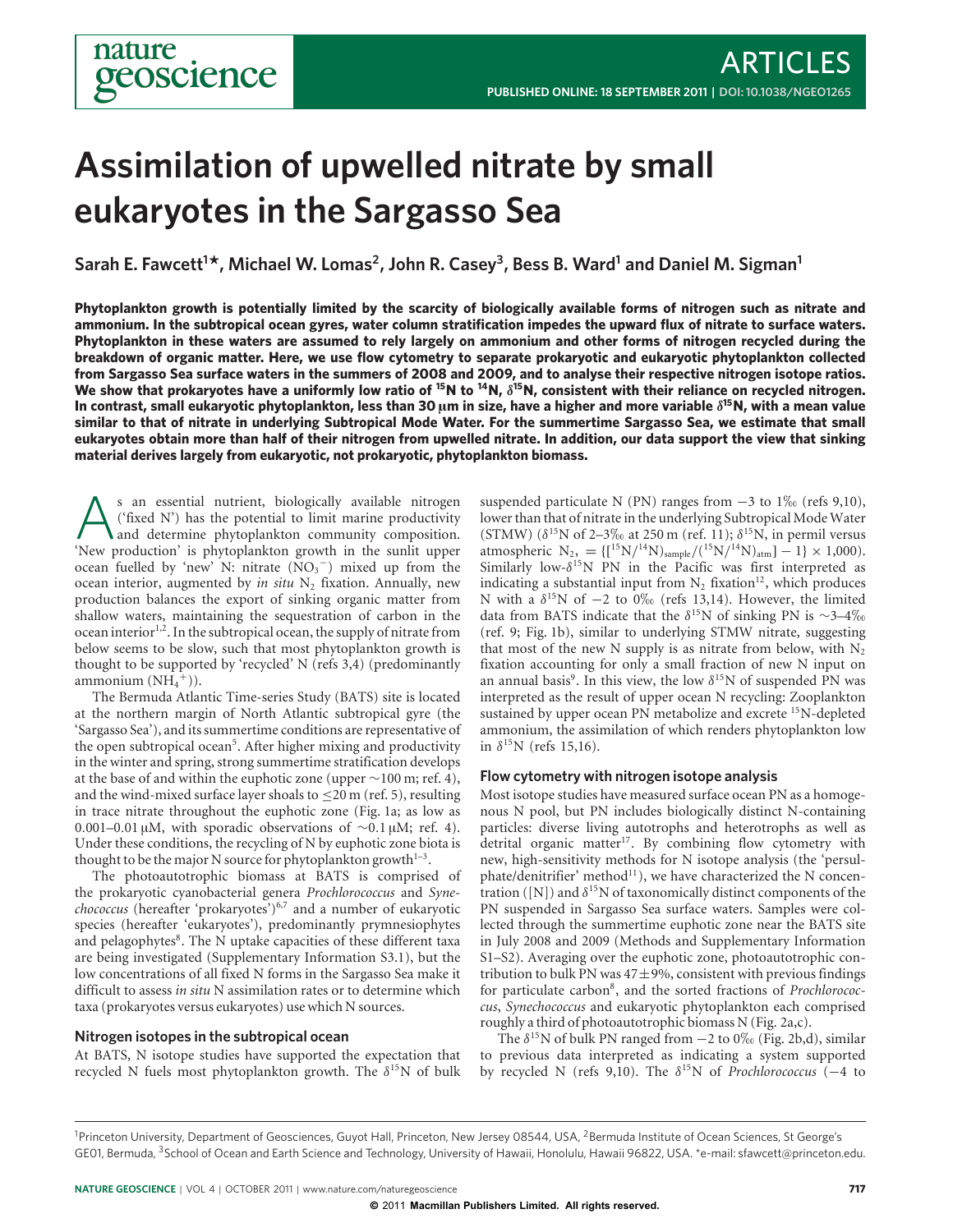

**Figure 1 | Important forms of nitrogen in the Sargasso Sea.** Depth profiles of summertime N concentrations (**a**) and their corresponding  $\delta^{15}$ N values (**b**). **a**, Open circles: [NO<sub>3</sub><sup>−</sup>] from BATS July 2000 (blue)<sup>11</sup>, Hydrostation S July 2008 (orange, this study), PITS July 2009 (red, this study). Blue squares: [TON] (total organic N, or DON plus the small PN pool) at BATS July 2000 (ref. 11). **b**, Nitrate  $\delta^{15}N$  (shaded circles), TON  $\delta^{15}N$  (shaded squares), bulk suspended PN  $\delta^{15}$ N from Hydrostation S July 2008 (orange diamonds) and PITS July 2009 (red diamonds),  $\delta^{15}N$  of sinking PN (green diamonds) from sediment traps at BATS July 1985 (ref. 9). Error bars indicate  $\pm$ 1 standard error of all measurements, including samples from duplicate Niskin bottles, duplicate samples from the same Niskin bottle, and replicate sample analyses.

−1‰; Fig. 2b,d) and *Synechoccocus* (−3 to −1‰; Fig. 2b,d) was typically slightly lower than that of bulk PN, consistent with the expectation that prokaryotic phytoplankton use recycled N (NH $_4^+$ and/or simple organic N forms such as amino acids) as their dominant N source throughout the subtropical euphotic zone. Some amount of the prokaryote N supply may derive from  $N_2$ fixation, although only via recycling, as these taxa apparently cannot fix N<sub>2</sub> (ref. 18). Remarkably, the  $\delta^{15}$ N of sorted eukaryotes (Fig. 2b,d) was always higher than bulk  $\delta^{15}N$  and prokaryote  $\delta^{15}N$ , typically by  $>$  3 $\%$ <sub>0</sub>, pointing to a biogeochemical difference between prokaryotes and eukaryotes.

# **Possible explanations for high eukaryote 15N***/***14N**

One set of hypotheses for the high eukaryote  $\delta^{15}N$  involves the loss of low- $\delta^{15}$ N N from these phytoplankton, such as via the excretion of  $NO_2^-$  or  $NH_4^+$ . In this N-depleted euphotic zone, autotrophic N excretion seems unlikely (Supplementary Information S3.2.1– S2). Regardless,  $NO_2^-$  efflux does not have the required isotopic effect (Supplementary Information S3.2.1). With respect to  $\mathrm{NH}_4^+$ release (for instance, in the case of mixotrophy by eukaryotes), heterotrophic bacteria are far more likely to excrete  $\mathrm{NH}_4^+$  than are autotrophic phytoplankton, as they do not photosynthesize. However, we measure a  $\delta^{15}N$  of  $-1.0\%$  for sorted heterotrophic bacteria (see below; Fig. 2b), which is very similar to the  $\delta^{15}N$  of cyanobacteria, implying that some small amount of NH $_4^+$  excretion by the eukaryotic phytoplankton would not significantly increase their biomass  $\delta^{15}$ N. As yet, no compelling loss-based explanation has been recognized for the high eukaryote  $\delta^{15}$ N.

We conclude that the eukaryotes are using a high- $\delta^{15}N$  N source, distinct from that supporting prokaryote production. Possible high- $\delta^{15}N$  N sources include dissolved organic nitrogen (DON) and nitrate. DON has a concentration of 4–5 μM (Fig. 1a; ref. 19) and an annual average  $\delta^{15}$ N of 3.9\% (Fig. 1b), similar to mean eukaryote  $\delta^{15}N^{11}$ . However, the high  $\delta^{15}N$  of DON itself is best explained by breakdown to simpler N forms (for example, amino

# ARTICLES **NATURE GEOSCIENCE DOI: 10.1038/NGEO1265**



**Figure 2 | Abundances and nitrogen isotope ratios of populations sorted by flow cytometry.** [N] and  $\delta^{15}$ N of flow cytometrically sorted components of the PN from the Sargasso Sea in July 2008 (**a** and **b**) and 2009 (**c** and **d**). The mixed layer depth (MLD; dashed grey line) was ∼20 m in both years, and the deep chlorophyll maximum (DCM; dashed green line) was ∼85 m in 2008 and ∼100 m in 2009. 'Total cyanos' (purple triangles) represents a combined population of *Prochlorococcus* plus *Synechococcus*, sorted and measured independently of the individual genera. 'Detritus' (orange diamonds) denotes dead material (containing no chlorophyll fluorescence or stainable DNA), and 'hetero. bacteria' (grey triangles) refers to heterotrophic bacteria (containing no naturally fluorescing chlorophyll but stainable DNA). Error bars indicate the full range for replicate samples, commonly duplicates, collected, sorted, and analysed independently.

acids and  $NH_4^+$ ) by N isotope discriminating reactions such as peptide hydrolysis and deamination<sup>20–22</sup>. We know of no reason why eukaryotes would be able to consume bulk DON by a nonfractionating mechanism that is unavailable to prokaryotes $18,23,24$ . Finally, bulk DON rarely reaches the  $\delta^{15}N$  of 5.2\% observed for eukaryotes at  $60 \text{ m}$  in 2009, and never approaches  $12.7\%$ <sub>0</sub>, as observed at 100 m (Fig. 2d; ref. 11).

Nitrate could be supplied by *in situ* nitrification (oxidation of recycled NH $_4^+$  to nitrite and then nitrate) or by upward mixing of STMW nitrate. Nitrification seems to be minor in the euphotic zone near BATS (ref. 25), although some fraction of the very low-level summertime ambient nitrate may derive from it<sup>4</sup>. Any euphotic zone nitrification that does occur is unlikely to produce nitrite or nitrate with a  $\delta^{15}N$  consistently higher than that its NH<sub>4</sub><sup>+</sup> substrate, largely because the isotope effect of ammonium assimilation is expected to be lower than that of ammonium oxidation at very low ambient [NH4 <sup>+</sup>] (refs 26,27; Supplementary Information S3.2.3). Thus, even if euphotic zone nitrification were significant, the assimilation of its products by eukaryotes does not explain their clear  $\delta^{15}$ N elevation relative to prokaryotes.

# **Assimilation of new nitrate by eukaryotic phytoplankton**

The high eukaryote  $\delta^{15}N$  most probably derives from 'new' nitrate mixed into the euphotic zone from below. At the typical depth of winter mixing (150–300 m; ref. 5), nitrate  $\delta^{15}$ N is 2–3‰ (Fig. 1b). Owing to isotope discrimination during nitrate assimilation, the  $\delta^{15}$ N of biomass produced at any given time should be lower than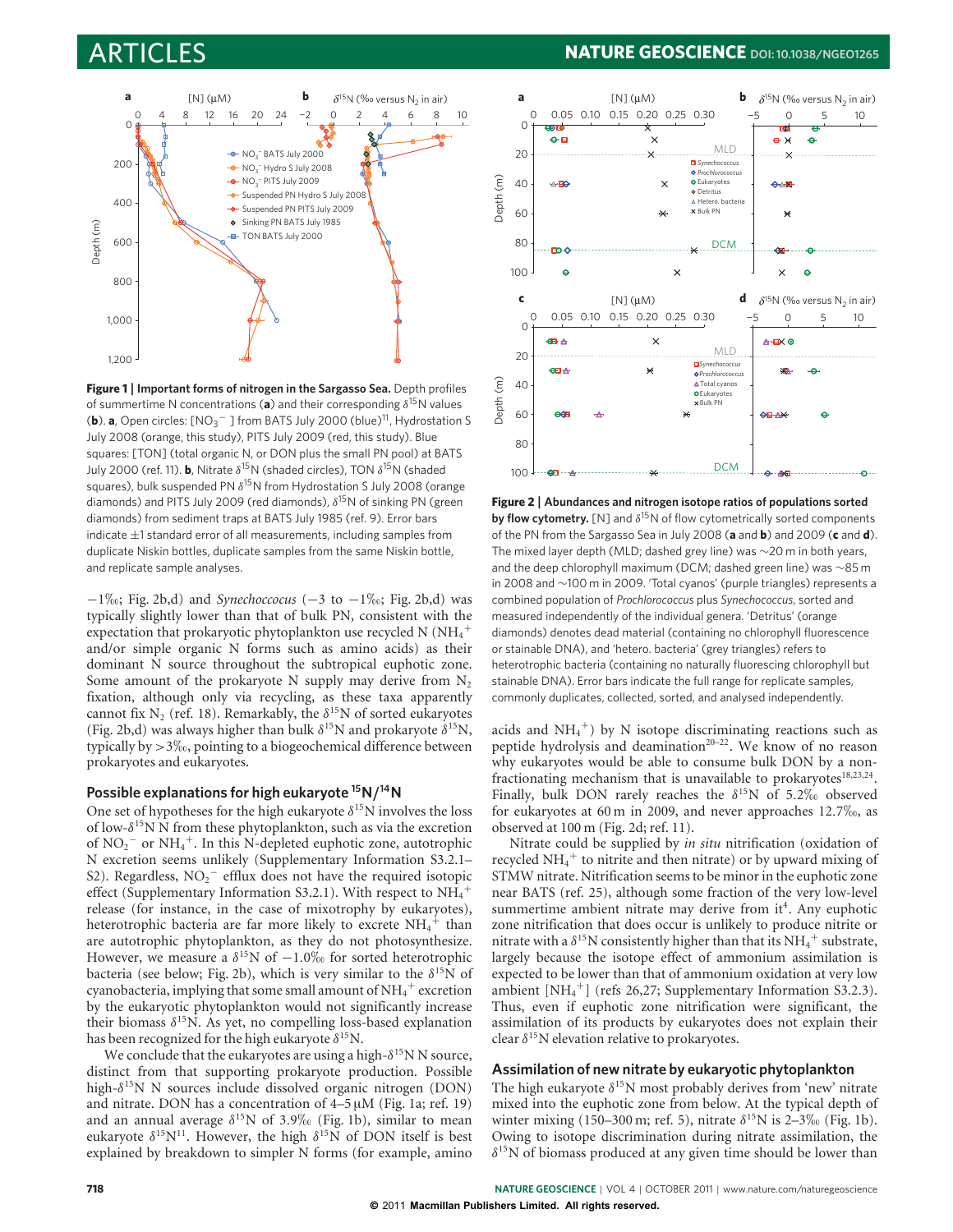that of ambient nitrate. This preferential  $^{14}$ N-nitrate assimilation is evident in the elevated nitrate  $\delta^{15}N$  at the base of the euphotic zone (Fig. 1b; ref. 11). However, the nitrate concentration of  $<$  0.02  $\mu$ M typical of most of the summertime euphotic zone<sup>4</sup> is below the half-saturation constant for nitrate assimilation (∼0.02–0.03 μM; ref. 28), a condition that probably minimizes isotope discrimination during consumption<sup>29</sup>. Moreover, regardless of any variation in this isotope discrimination, as a given increment of nitrate is assimilated, the  $\delta^{15}$ N of integrated biomass produced from it will converge on the source nitrate  $\delta^{15}N$  (Supplementary Information S3.3). Thus, assimilation of new nitrate by eukaryotes would imprint them with a higher mean  $\delta^{15}N$  than if they assimilated only recycled N. Although diatoms have previously been recognized as important nitrate assimilators $30$ , they are not a significant fraction of the biomass in our collected <30 μm eukaryote pool5,8,31; our results indicate a broad tendency among small eukaryotes, which dominate the Sargasso Sea eukaryote population, to assimilate nitrate. The mean cellular sizes of our sorted prokaryotes (particularly *Synechococcus*) and eukaryotes are not highly distinct<sup>8</sup>, raising the possibility of a deeper biochemical origin for their N source difference.

Although we do not understand the mechanism controlling this N source difference, there are potential explanations. Given that it is less energetically expensive to assimilate reduced N forms32, prokaryotic phytoplankton may outcompete eukaryotes for recycled N. Alternatively, eukaryotes may indeed compete successfully for low-level nitrate, perhaps because of their uncoupling of nitrate transport from nitrate reduction (Supplementary Information S3.4). Mechanistic arguments aside, our observation of eukaryotic dominance of nitrate assimilation is consistent with the seasonal pattern of phytoplankton succession in the Sargasso Sea, from eukaryotes after deep winter mixing to *Synechococcus* and then *Prochlorococcus* with intensifying stratification and N depletion into the summer<sup>5,8</sup>.

If the collected phytoplankton recorded the entire annual cycle, the  $\delta^{15}N$  of their nitrate supply would be the concentrationweighted mean  $\delta^{15}N$  of STMW nitrate down to the depth of winter mixing (2–3‰). However, individual eukaryote cells should integrate over only a period of days, so their nitrate supply has a higher  $\delta^{15}$ N, best approximated by nitrate at the base of the summertime euphotic zone. At the deep chlorophyll maximum (DCM), nitrate  $\delta^{15}$ N was 6.2\% in 2008 and 8.4\% in 2009 (Fig. 1b; at 85 m and 100 m, and [NO<sub>3</sub><sup>-</sup>] of 0.49 μM and 0.36 μM, respectively). The  $\delta^{15}$ N of a given sample of eukaryotes can be higher than this because the collected cells may have acquired nitrate that has already undergone further  $\delta^{15}N$  elevation by assimilation in the euphotic zone; this can explain the extraordinarily high  $\delta^{15}$ N (12.7‰) of the eukaryote sample from 100 m in 2009.

On average, the consumption of the subsurface nitrate supply is likely to progress upward, such that isotope discrimination during nitrate assimilation might be expected to cause higher eukaryote  $\delta^{15}N$  in shallower samples. Depth variations in the relative importance of nitrate uptake may explain the lack of such an upward  $\delta^{15}N$  increase in our data, and indeed the opposite trend in 2009: eukaryotes in the surface mixed layer may rely more on recycled N than those below the mixed layer. Alternatively, upper ocean circulation is chaotic, such that a given sampling may capture a time when the mixed layer has a more recently delivered parcel of nitrate-bearing water than the underlying euphotic zone. For instance, the passage of Hurricane Bertha over the BATS site may have affected nutrient supply two weeks before our sampling in July 2008, although the hydrographic, nutrient, and cell abundance data are typical of July climatology. Finally, as noted above, the isotope effect of nitrate assimilation is likely to decrease under very low nitrate concentrations, minimizing the isotopic signal of progressive nitrate assimilation above the DCM. Although continued sampling is required to characterize

and understand the variation, the high mean  $\delta^{15}N$  of our eukaryotes requires nitrate assimilation, regardless of isotope effect (Supplementary Information S3.3).

Our interpretation requires that subsurface nitrate is transported upward into the euphotic zone and even the surface mixed layer, across their underlying summertime thermoclines. This transport may be driven by purely physical mechanisms: hydrographic studies have documented summertime transport of nitrate into the subtropical euphotic zone associated with mesoscale eddies<sup>33</sup> and related phenomena<sup>34</sup>. Biologically facilitated physical transport has also been suggested<sup>35</sup>. Finally, direct biological transport has been demonstrated in some systems<sup>30</sup>, and recent data from near Hawaii suggest that this mechanism transports nitrate into the mixed layer<sup>34</sup>. Future work coupling isotope measurements with intensive hydrographic data may distinguish among these processes.

# **Summertime eukaryote and community** *f***-ratios**

At an ecosystem level, the relative importance of new versus recycled N for phytoplankton production is traditionally quantified as the '*f* -ratio', the ratio of nitrate assimilation (that is, new production) to total N assimilation<sup>1,2</sup>. Assuming parallel cycling of carbon and N, the *f* -ratio is also the fraction of net primary production resulting in carbon export from the euphotic zone. Given the nutrient-poor conditions at BATS during the summer, a low*f* -ratio is expected2.

Our  $\delta^{15}$ N measurements of sorted components of the suspended PN allow a non-incubation approach for estimating the *f* -ratio. An *f* -ratio for each phytoplankton group is estimated from its  $\delta^{15}$ N, and these are then assembled into a community  $f$ ratio (Supplementary Information S3.5). This exercise is highly dependent on the  $\delta^{15}N$  assigned to new and recycled N. We assume that *Prochlorococcus* and *Synechococcus* together assimilate only recycled N, and we use the  $\delta^{15}$ N of nitrate at the DCM as a measure of the July nitrate supply to the euphotic zone. The assumptions for these end-members and our exclusion of  $N_2$  fixation as a source of low- $\delta^{15}$ N N are chosen to err on the side of underestimating the *f* -ratio (Supplementary Information S3.5).

We calculate eukaryote-specific *f* -ratios of 0.60 and 0.67 for July 2008 and 2009, respectively, and total community *f* -ratios of 0.15 and 0.23. Despite the biases in our calculations to underestimate the *f* -ratio, our community estimates are much higher than those based on comparison of annually integrated primary production and sediment trap-derived organic carbon export at BATS, which imply an annual *f* -ratio of 0.06 and a still lower summertime value<sup>5</sup>. Our estimates are lower than the highest annual estimates derived from geochemical tracers  $(0.36 \pm 0.12;$  ref. 36; Supplementary Information S3.5), but July is the most nutrient-poor period at BATS, when the lowest *f* ratio is expected<sup>1,2,4</sup>, and thus our summer estimates support the geochemically derived annual *f* -ratio estimates.

# **Nitrogen isotopes of other sorted samples**

In July 2008, a heterotrophic bacterial population sorted from 40 m contributed 0.035 μM N (∼15% of bulk PN) with a  $\delta^{15}N$ of −1.0‰, whereas detrital material from the surface comprised 0.05 μM N (∼25% of bulk PN), with a  $\delta^{15}$ N of −0.3‰ (Fig. 2a,b). The similarity of heterotrophic bacteria to cyanobacterial  $\delta^{15}N$ suggests that bacteria also assimilate predominantly recycled N. The recycled N consumed by the bacteria is probably in the form of simple organic compounds liberated during their extracellular degradation of organic matter<sup>37</sup>. The  $\delta^{15}N$  of detritus suggests that it derives largely from prokaryotic phytoplankton and/or heterotrophic bacteria, which is consistent with the dominance of these combined N pools relative to eukaryotes and with the expectation that prokaryotic phytoplankton preferentially enter the microbial loop<sup>38</sup>. The minimal  $\delta^{15}N$  elevation in the detrital pool implies that isotope fractionation during degradation typically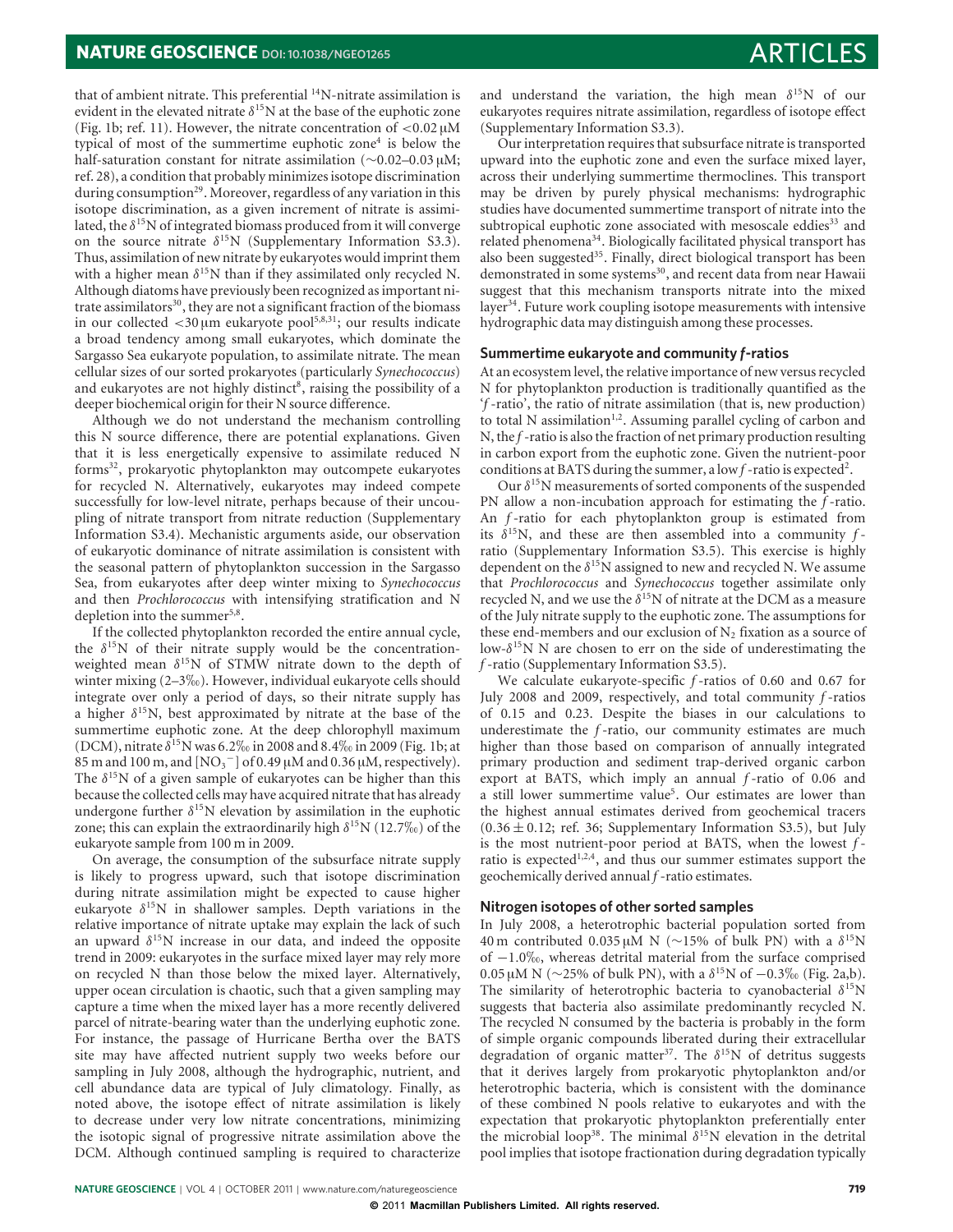

### **Figure 3 | Changes to our view of Sargasso Sea nitrogen cycling.**

Previously understood mean annual view of N fluxes and their  $\delta^{15}N$  in the surface of the Sargasso Sea (**a**) and our amended view (**b**). Blue arrows represent the new N source (subsurface nitrate,  $\delta^{15}$ N of 2-3‰); red arrows show recycled N (mostly ammonium); red dashed arrow indicates that eukaryotes get less of their N from recycled sources than from new nitrate. 'PN<sub>susp</sub>' refers to bulk suspended PN, 'cyano' to prokaryotic phytoplankton, 'euk' to eukaryotic phytoplankton, 'DON' to dissolved organic nitrogen, 'zoo' to herbivorous copepod zooplankton, and 'f.p.' to faecal pellets produced by them, approximating export. For comparison with **a**, we extrapolate our July findings to an annual average, so as to use the same nitrate supply  $\delta^{15}N$ . Thus, eukaryote  $\delta^{15}N$  in **b** reflects its observed position relative to new nitrate and recycled N sources, rather than the measured July eukaryote  $\delta^{15}N$ . This schematic neglects N<sub>2</sub> fixation, which has been estimated to represent a small fraction of the annual N supply to the BATS euphotic zone<sup>9,11</sup>.

occurs after organic matter has been solubilized to DON, such that isotopic elevation occurs in DON and not PN (refs 11,22).

# **The 15N***/***14N of sinking and suspended particles**

The traditional view of N fluxes in the Sargasso Sea (Fig. 3a) has been that the export of high- $\delta^{15}N$  zooplankton faecal material from the euphotic zone balances the  $\delta^{15}N$  of the STMW nitrate supply. In this view, the preferential excretion of  $14$ N-rich recycled N during heterotrophic metabolism lowers the  $\delta^{15}N$  of bulk PN relative to the subsurface nitrate supply. However, work to date indicates that the  $\delta^{15}N$  of faecal pellets is not as elevated as the zooplankton producing them<sup>39</sup> and may instead resemble the  $\delta^{15}N$  of the food source $40,41$ . Thus, it is unclear how the consumption by herbivorous zooplankton of bulk suspended PN with a  $\delta^{15}$ N of ∼−2–0‰ could yield the export flux  $δ^{15}$ N of 3–4‰ measured near BATS (ref. 9).

The  $\delta^{15}N$  of sorted eukaryotes averaged over the euphotic zone was  $3.0\%$  in 2008 and  $5.0\%$  in 2009, with a mean  $\delta^{15}$ N similar to the previously measured sinking flux. Sinking flux  $\delta^{15}N$  is therefore consistent with faecal pellets produced by zooplankton that have preferentially consumed eukaryotic phytoplankton, without the need for an unrealistically large  $\delta^{15}N$  increase (∼5-) during the passage of phytoplankton biomass N through the zooplankton gut (Fig. 3b). Indeed, studies indicate selective

# ARTICLES **NATURE GEOSCIENCE DOI: 10.1038/NGEO1265**

feeding by herbivorous zooplankton on phytoplankton size classes dominated by eukaryotes $42,43$ . A simple isotope-driven end-member mixing calculation indicates that *Prochlorococcus* and *Synechococcus* contribute less than half (roughly a third) of sinking PN or carbon<sup>44</sup> (Supplementary Information S3.6), despite the importance of prokaryotes at BATS (>65% of photoautotrophic biomass N in this study). Thus, our data suggest that the eukaryotic phytoplankton contribution to export is disproportionately larger than their contribution to total net primary production, a long-held view<sup>45</sup> that has recently been challenged $46$ . Given that export production drives carbon sequestration in the ocean interior, and that this study was conducted in a region where prokaryotic phytoplankton are as dominant as anywhere in the ocean, our results suggest that the biological pump in nutrient-poor subtropical gyres (∼60% of oceanic surface area) is driven mostly by eukaryotic phytoplankton. With regard to paleoceanographic studies, our data indicate a disconnect between prokaryote-dominated biomass in the lowlatitude surface ocean and the organic matter sinking to the seabed, which we find to be predominantly of eukaryotic origin. Although small eukaryotes dominate the Sargasso Sea eukaryote pool $5,8,31$ previous work suggests that the large eukaryotes also assimilate nitrate and are preferentially incorporated into sinking particles<sup>30,45</sup>, indicating the same eukaryotic dominance of the sinking flux in more productive ocean regions as well.

Our data suggest that small eukaryotic phytoplankton are more readily removed to the deep ocean than are cyanobacteria. The PN that sinks into the deep ocean is remineralized to nitrate, which is eventually resupplied to surface waters. We have also found that the eukaryotes are more reliant on the subsurface nitrate supply, whereas the prokaryotes are more completely recycled within the surface ocean and, in turn, rely mostly on the N forms recycled there (for example,  $NH_4^+$ ). The internal consistency between uptake and remineralization in each group raises the possibility that the N uptake strategy of a given phytoplankton group is partially guided by the fate of its biomass.

# **Methods**

**Field collections.** Samples were collected aboard the R/V *Atlantic Explorer* at Hydrostation S (32° 10' N, 64° 34' W) on cruise HS1113 in July 2008 and at PITS station (31° 35' N, 64° 10' W) on BATS cruise B248 in July 2009. Seawater was collected for PN and nitrate  $(NO<sub>3</sub><sup>-</sup>)$  at the surface, 10 m, 40 m, 85 m and 100 m in 2008; and 10 m, 30 m, 60 m, and 100 m in 2009. Five 12 l Niskin bottles were tripped at each depth to collect sufficient PN for later isotope analysis. Additional Niskin bottles were tripped at regular intervals from below the euphotic zone down to 1,000 m (see Supplementary Information S1.1) and subsampled for later measurement of  $[NO<sub>3</sub><sup>-</sup>]$  and  $NO<sub>3</sub><sup>-</sup> \delta<sup>15</sup>N$ . For PN collections, 8 l of seawater from each of the shallower Niskin bottles was passed through a 47 mm 0.4 μm polycarbonate filter under gentle vacuum filtration. Filters were stored in 5 ml acid-washed cryovials with ∼4 ml of 0. 2 μm pre-filtered seawater and 200 μl of 10% formaldehyde solution (see Supplementary Information S1.1 and S1.2), then flash frozen for later flow cytometric sorting. In 2008, bulk PN was collected by filtering 8 l seawater aliquots onto precombusted glass fibre filters; total N content and  $\delta^{15}$ N was analysed with an elemental analyser (NC2500 Carlo Erba) interfaced through a ConFlo III with a ThermoFischer Scientific DeltaPlusXL mass spectrometer. In 2009, bulk PN was collected on 0.4 μm polycarbonate filters and processed in the same manner as sorted samples.

**Flow cytometric sorting.** Samples were thawed and agitated to quantitatively remove fixed cells from the filters (recoveries were >95%, Supplementary Information S1.2.1), and the resuspended cells were then filtered through a 30 μm mesh to remove any large particles or chains of cells that could clog the flow cytometer sorting tip. Samples were sorted for *Prochlorococcus*, *Synechococccus*, eukaryotic algae, heterotrophic bacteria, and 'detritus'. Autotrophs were identified and sorted unstained according to ref. 47 (see Supplementary Information S1.2.2). A pool of heterotrophs containing bacteria and archaea (hereafter simply 'bacteria') were identified by nucleic acid staining with the cyanine dye SYBR Green I (Invitrogen, Carlsbad, CA) and gated with side scatter, green fluorescence (relative nucleic acid content; 530/40 nm), and red fluorescence to discriminate low nucleic acid content heterotrophic bacteria from *Prochlorococcus*. 'Detritus' was defined as non-fluorescing small particles in SYBR Green stained samples. All post-acquisition analysis was performed using FCS Express (DeNovo Software, Los Angeles, CA).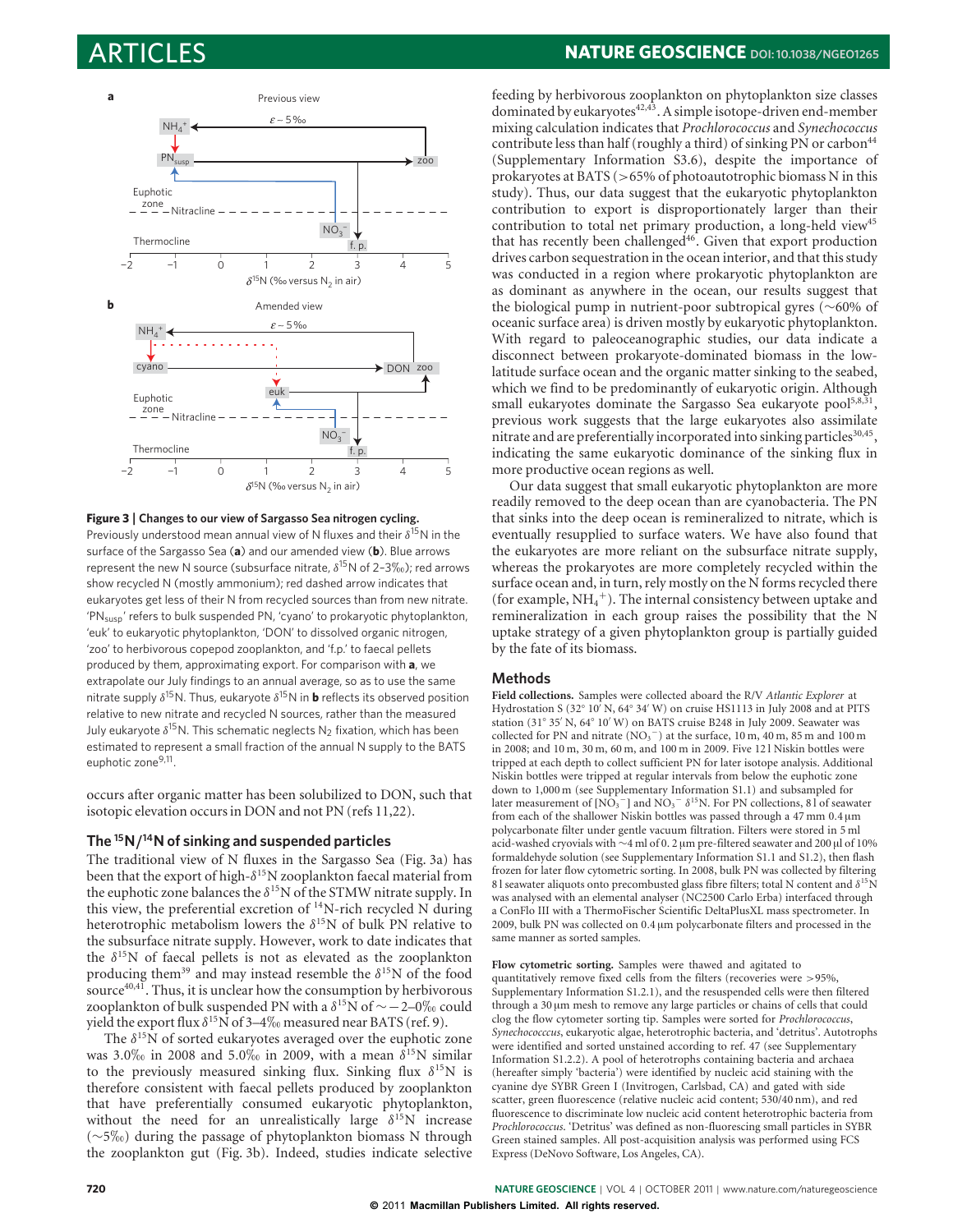# **NATURE GEOSCIENCE** DOI: 10.1038/NGE01265 ARTICLES

### A high-speed jet-in-air Influx Cell Sorter (Cytopeia, Seattle, WA) was used for all analysis and sorts. A 100 mW blue (488 nm) laser (Coherent, Santa Clara, CA) run at full power was used for excitation of SYTO-13 stained and autofluorescent cells (see Supplementary Information S1.2.3 for sort conditions). With these sort conditions and event rates kept below  $2 \times 10^4 \text{ s}^{-1}$ , software abort rates were <1%, sort purity was better than 95%, and mean recovery from secondary sorts was 98.1 $\pm$ 1.1%. Sorted cells were deposited gently into 5 ml polystyrene Falcon tubes (BD Biosciences, San Jose, CA).

**Oxidation of organic N to NO<sub>3</sub><sup>−</sup>.** Sorted cell populations were filtered onto 25 mm 0.2 μm polycarbonate filters by gentle vacuum filtration. Both sorted and bulk PN filters were placed in combusted 12 ml Wheaton vials and 1–2 ml of ultra-high purity deionized water was added. Vials were sonicated for 60 min to dislodge cells from filters into the deionized water, after which filters were removed. Cellular N content and  $\delta^{15}$ N were measured by coupling persulphate oxidation of organic N to  $NO<sub>3</sub><sup>-</sup>$  with chemiluminescent analysis and the 'denitrifier method'<sup>11</sup> (see Supplementary Information S1.2.4). The final N content and  $\delta^{15}N$  of these samples was corrected for the N blank associated with the reagents. N content was converted to N concentration ([N]) using the seawater volume filtered for each PN sample, corrected for volume loss during flow cytometry (see Supplementary Information S2 for methods validation).

**Water column [NO<sub>3</sub><sup>-</sup>] and nitrate**  $\delta^{15}$ **N.** Water samples were collected for [NO<sub>3</sub><sup>-</sup>] from the surface to 1,000 m and for  $\delta^{15}N$  of  $NO<sub>3</sub><sup>-</sup>$  from 60 m to 1,000 m at Hydrostation S in 2008 and PITS in 2009.  $[NO<sub>3</sub><sup>-</sup>]$  was determined by reduction to nitric oxide followed by nitric oxide measurement with a chemiluminescent detector<sup>48</sup> (Teledyne model #200 EU), in a configuration with a detection limit of ∼0.025 μM.

The  $\delta^{15}N$  of  $NO_3^-$  was measured using the 'denitrifier method'<sup>49</sup> for quantitative bacterial conversion of nitrate to nitrous oxide followed by the isotopic analysis of the nitrous oxide product. The isotopic composition of the nitrous oxide was measured by gas chromatography-isotope ratio mass spectrometry using a modified ThermoFinnigan GasBench II and DeltaPlus<sup>50</sup> (see Supplementary Information S1.2.5).

# Received 4 October 2010; accepted 16 August 2011; published online 18 September 2011

### **References**

- 1. Dugdale, R. C. & Goering, J. J. Uptake of new and regenerated forms of nitrogen in primary production. *Limnol. Oceanogr.* **12,** 196–206 (1967).
- 2. Eppley, R. W. & Peterson, B. J. Particulate organic matter flux and planktonic new production in the deep ocean. *Nature* **282,** 677–680 (1979).
- Menzel, D. W. & Ryther, J. H. The annual cycle of primary production in the Sargasso Sea off Bermuda. *Deep-Sea Res.* **6,** 351–367 (1960).
- 4. Lipschultz, F. A time-series assessment of the nitrogen cycle at BATS. *Deep-Sea Res. II* **48,** 1897–1924 (2001).
- 5. Steinberg, D. K. *et al*. Overview of the US JGOFS Bermuda Atlantic Time-series Study (BATS): A decade-scale look at ocean biology and biogeochemistry. *Deep-Sea Res. II* **48,** 1405–1447 (2001).
- 6. Chisholm, S. W. *et al*. novel free-living prochlorophyte abundant in the oceanic euphotic zone. *Nature* **334,** 340–343 (1988).
- 7. Waterbury, J. B., Watson, S., Guillard, R. R. L. & Brand, L. E. Widespread occurrence of a unicellular, marine, planktonic, cyanobacterium. *Nature* **277,** 293–294 (1979).
- 8. DuRand, M. D., Olson, R. J. & Chisholm, S. W. Phytoplankton population dynamics at the Bermuda Atlantic Time-series station in the Sargasso Sea. *Deep-Sea Res. II* **48,** 1983–2003 (2001).
- 9. Altabet, M. A. Variations in nitrogen isotopic composition between sinking and suspended particles: Implications for nitrogen cycling and particle transformation in the open ocean. *Deep-Sea Res.* **35,** 535–554 (1988).
- 10. Altabet, M. A. A time-series study of the vertical structure of nitrogen and particle dynamics in the Sargasso Sea. *Limnol. Oceanogr.* **34,** 1185–1201 (1989).
- 11. Knapp, A. N., Sigman, D. M. & Lipschultz, F. N isotopic composition of dissolved organic nitrogen and nitrate at the Bermuda Atlantic Time-series Study site. *Glob. Biogeochem. Cycles* **19,** 1–15 (2005).
- 12. Saino, T. & Hattori, A. Geographical variation of the water column distribution of suspended particulate organic nitrogen and its 15N natural abundance in the Pacific and its marginal seas. *Deep-Sea Res. I* **34,** 807–827 (1987).
- 13. Carpenter, E. J., Harvey, H. R., Fry, B. & Capone, D. G. Biogeochemical tracers of the marine cyanobacterium *Trichodesmium*. *Deep-Sea Res. I* **44,** 27–38 (1997).
- 14. Minagawa, M. & Wada, E. Nitrogen isotope ratios of red tide organisms in the East China Sea—a characterization of biological nitrogen-fixation. *Mar. Chem.* **19,** 245–259 (1986).
- 15. Checkley, D. M. Jr & Miller, C. A. Nitrogen isotope fractionation by oceanic zooplankton. *Deep-Sea Res.* **36,** 1449–1456 (1989).
- 16. Montoya, J. P., Carpenter, E. J. & Capone, D. G. Nitrogen fixation and nitrogen isotope abundances in zooplankton of the oligotrophic North Atlantic. *Limnol. Oceanogr.* **47,** 1617–1628 (2002).
- 17. Rau, G. H., Teyssie, J. L., Rassoulzadegan, F. & Fowler, S. W.  $\rm ^{13}C/^{12}C$  and  $15N/14N$  variations among size-fractionated marine particles—implications for their origin and trophic relationships. *Mar. Ecol.-Prog. Ser.* **59,** 33–38 (1990).
- 18. Moore, L. R., Post, A. F., Rocap, G. & Chisholm, S. W. Utilization of different nitrogen sources by the marine cyanobacteria *Prochlorococcus* and *Synechococcus*. *Limnol. Oceanogr.* **47,** 989–996 (2002).
- 19. Hansell, D. A. & Carlson, C. A. Biogeochemistry of total organic carbon and nitrogen in the Sargasso Sea: Control by convective overturn. *Deep-Sea Res. II* **48,** 1649–1667 (2001).
- 20. Macko, S. A., Estep, M. L. F., Engel, M. H. & Hare, P. E. Kinetic fractionation of stable nitrogen isotopes during amino-acid transamination. *Geochim. Cosmochim. Acta* **50,** 2143–2146 (1986).
- 21. Silfer, J. A., Engel, M. H. & Macko, S. A. Kinetic fractionation of stable carbon and nitrogen isotopes during peptide-bond hydrolysis—experimental evidence and geochemical implications. *Chem. Geol.* **101,** 211–221 (1992).
- 22. Knapp, A. N., Sigman, D. M., Lipschultz, F., Kustka, A. & Capone, D. G. Interbasin isotopic correspondence between upper-ocean bulk DON and subsurface nitrate and its implications for marine nitrogen cycling. *Glob. Biogeochem. Cycles.* (in the press).
- 23. Zubkov, M. V., Fuchs, B. M., Tarran, G. A., Burkill, P. H. & Amann, R. High rate of uptake of organic nitrogen compounds by *Prochlorococcus* cyanobacteria as a key to their dominance in oligotrophic oceanic waters. *Appl. Environ. Microbiol.* **69,** 1299–1304 (2003).
- 24. Wawrik, B., Callaghan, A. V. & Bronk, D. A. Use of inorganic and organic nitrogen by *Synechococcus spp*. and diatoms on the West Florida shelf as measured using stable isotope probing. *Appl. Environ. Microbiol.* **75,** 6662–6670 (2009).
- 25. Lomas, M. W. & Lipschultz, F. Forming the primary nitrite maximum: Nitrifiers or phytoplankton. *Limnol. Oceanogr.* **51,** 2453–2467 (2006).
- 26. Hoch, M. P., Fogel, M. L. & Kirchman, D. L. Isotope fractionation associated with ammonium uptake by a marine bacterium. *Limnol. Oceanogr.* **37,** 1447–1459 (1992).
- 27. DiFiore, P. J., Sigman, D. M. & Dunbar, R. B. Upper ocean nitrogen fluxes in the Polar Antarctic Zone: Constraints from the nitrogen and oxygen isotopes of nitrate. *Geochem. Geophys. Geosyst.* **10,** Q11016 (2009).
- 28. Harrison, W. G., Harris, L. R. & Irwin, B. D. The kinetics of nitrogen utilization in the oceanic mixed layer: Nitrate and ammonium interactions at nanomolar concentrations. *Limnol. Oceanogr.* **41,** 16–32 (1996).
- 29. Granger, J., Sigman, D. M., Lehmann, M. F. & Tortell, P. D. Nitrogen and oxygen isotope fractionation during dissimilatory nitrate reduction by denitrifying bacteria. *Limnol. Oceanogr.* **53,** 2533–2545 (2008).
- 30. Villareal, T. A. *et al*. Upward transport of oceanic nitrate by migrating diatom mats. *Nature* **397,** 423–425 (1999).
- 31. Goericke, R. Response of phytoplankton community structure and taxon-specific growth rates to seasonally varying physical forcing in the Sargasso Sea off Bermuda. *Limnol. Oceanogr.* **43,** 921–935 (1998).
- 32. Cochlan, W. P. & Harrison, P. J. Inhibition of nitrate uptake by ammonium and urea in the eucaryotic picoflagellate *Micromonas pusilla* (Butcher) Manton et Parke. *J. Exp. Mar. Biol. Ecol.* **153,** 143–152 (1991).
- 33. McGillicuddy, D. J. Jr *et al*. Influence of mesoscale eddies on new production in the Sargasso Sea. *Nature* **394,** 263–266 (1998).
- 34. Johnson, K. S., Riser, S. C. & Karl, D. M. Nitrate supply from the deep to near-surface waters of the North Pacific subtropical gyre. *Nature* **465,** 1062–1065 (2010).
- 35. Katija, K. & Dabiri, J. O. A viscosity-enhanced mechanism for biogenic ocean mixing. *Nature* **460,** 624–626 (2009).
- 36. Jenkins, W. J. Studying subtropical thermocline ventilation and circulation using tritium and 3He. *J. Geophys. Res.* **103,** 15817–15831 (1998).
- 37. Fenchel, T., King, G. M. & Blackburn, T. H. *Bacterial Biogeochemistry: The Ecophysiology of Mineral Cycling* (Elsevier Academic Press, 1998).
- 38. Ducklow, H. W., Purdie, D. A., Williams, P. J. L. & Davies, J. M. Bacterioplankton—a sink for carbon in a coastal marine plankton community. *Science* **232,** 865–867 (1986).
- 39. Altabet, M. A. & Small, L. F. Nitrogen isotopic ratios in fecal pellets produced by marine zooplankton. *Geochim. Cosmochim. Acta* **54,** 155–163 (1990).
- 40. Montoya, J. P., Wiebe, P. H. & McCarthy, J. J. Natural abundance of <sup>15</sup>N in particulate nitrogen and zooplankton in the Gulf Stream region and warm-core ring 86a. *Deep-Sea Res. I* **39,** S363–S392 (1992).
- 41. Tamelander, T., Soreide, J. E., Hop, H. & Carroll, M. L. Fractionation of stable isotopes in the Arctic marine copepod *Calanus glacialis*: Effects on the isotopic composition of marine particulate organic matter. *J. Exp. Mar. Biol. Ecol.* **333,** 231–240 (2006).
- 42. Harbison, G. R. & McAlister, V. L. Filter-feeding rates and particle retention efficiencies of 3 species of *Cyclosalpa* (Tunicata, Thaliacea). *Limnol. Oceanogr.* **24,** 875–892 (1979).